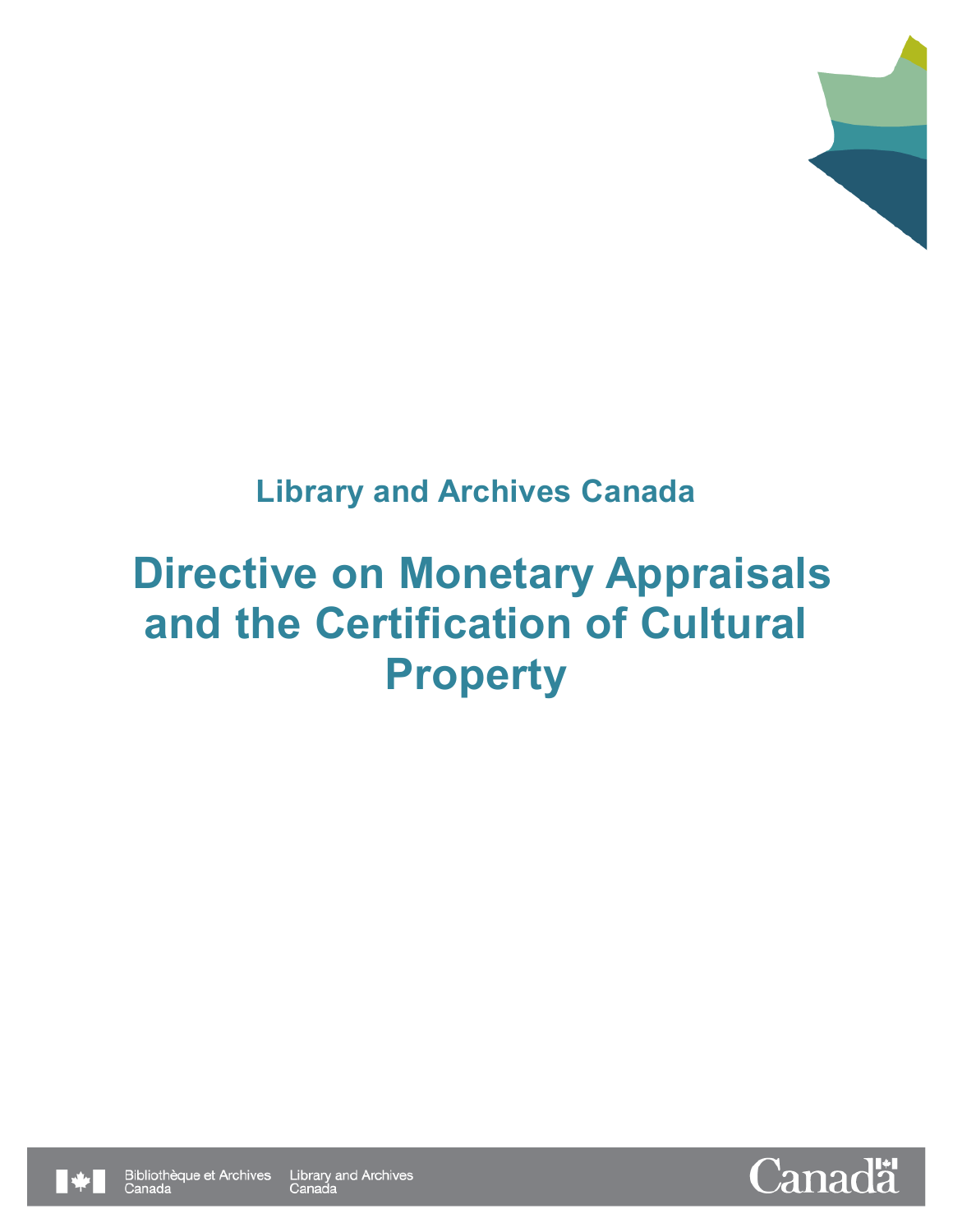### Library and Archives Canada

## **Directive on Monetary Appraisals and the Certification of Cultural Property**

#### **1. Effective date**

This directive has been approved by Management Team and takes effect on 15 April 2020.

#### **2. Application**

This directive applies to all Library and Archives Canada (LAC) acquisition activities relating to privately-held documentary heritage. This directive does not apply to acquisitions of government records, the acquisition of publications via the *[Legal](https://laws-lois.justice.gc.ca/eng/regulations/sor-2006-337/index.html)  [Deposit of Publications Regulations](https://laws-lois.justice.gc.ca/eng/regulations/sor-2006-337/index.html)* or acquisition through the Web Archiving Program.

This directive falls under LAC's *[Evaluation and Acquisition Policy Framework](https://www.bac-lac.gc.ca/eng/about-us/policy/Pages/evaluation-acquisition-policy-framework.aspx)* (2016). Other LAC policy instruments that have an impact on the activities governed under this directive include LAC procedures related to monetary appraisal (external and internal).

This directive and all related procedures supersede *Tax appraisals and the certification of cultural properties policies and procedures* (2007).

#### **3. Definitions**

See Appendix A.

#### **4. Context**

This directive is intended to comply with the provisions of the *[Cultural Property](https://laws-lois.justice.gc.ca/eng/acts/c-51/)  [Export and Import Act](https://laws-lois.justice.gc.ca/eng/acts/c-51/)* and those portions of the *[Income Tax Act](https://laws-lois.justice.gc.ca/eng/acts/I-3.3/)* that apply to the disposition of cultural property to designated organizations. It also intends to comply with any criteria or processes established by the Canadian Cultural Property Export Review Board (CCPERB) that provides tax relief to donors of gifts in kind and vendors of Certified Cultural Property to the Government of Canada. However, in the event of any inconsistency between this directive and the applicable legislation, the legislation must be followed.

This directive outlines the requirements for monetary appraisal, the issuance of Official Donation Receipts for Income Tax Purposes (tax receipts) by LAC, and conditions under which to submit an application for Certification of Cultural Property for Income Tax Purposes (an "application for certification") on behalf of donors/vendors to CCPERB.

When applicable, LAC is responsible for ensuring that monetary appraisals are conducted to identify the fair market value of donations and potential purchases, and to submit an application for certification to CCPERB. This responsibility extends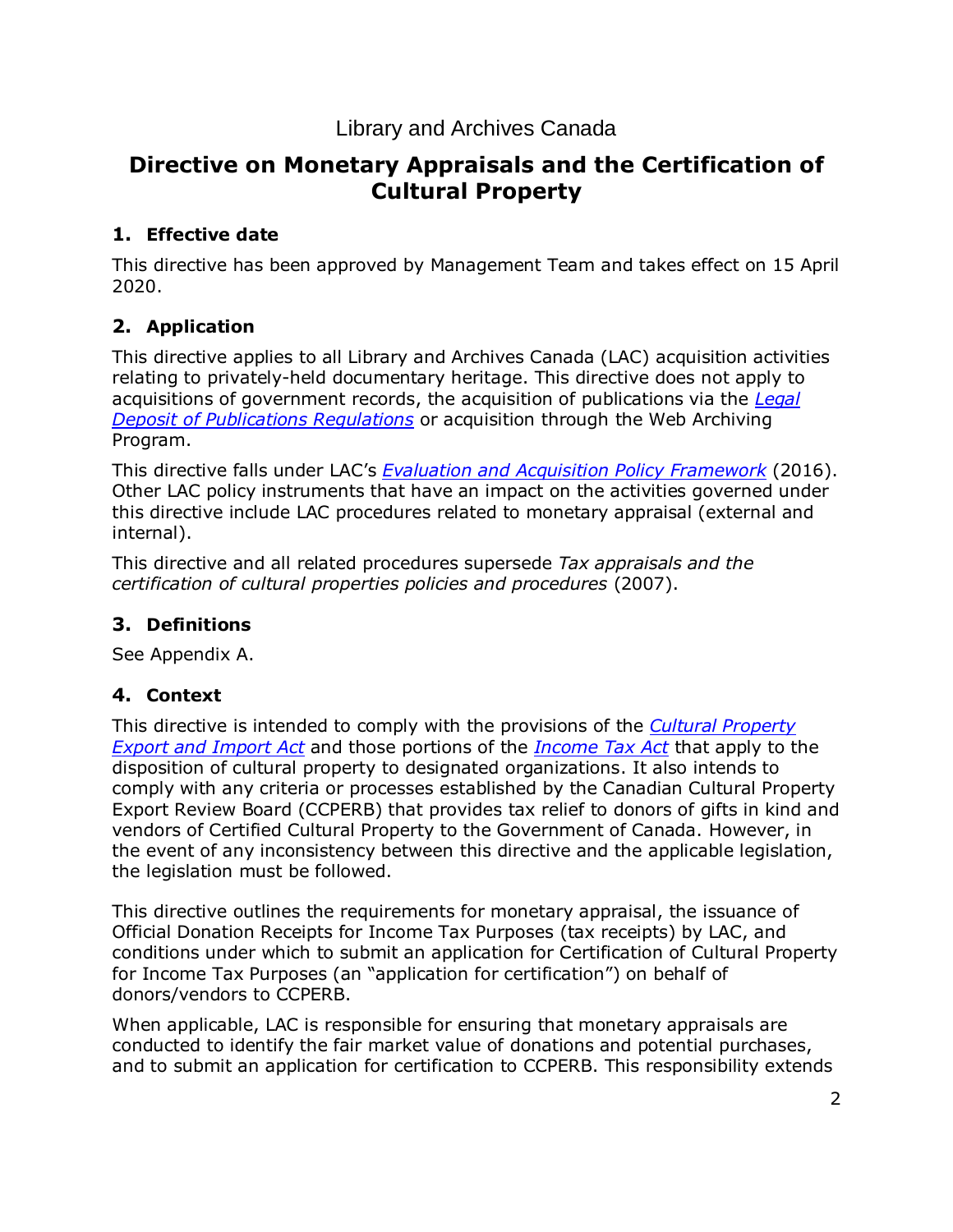to donors and vendors of material from non-Canadians residing in nations with which there is an existing tax treaty and an appropriate tax mechanism (see the [Tax Treaties in Force\)](https://www.fin.gc.ca/treaties-conventions/in_force--eng.asp).

Tax receipts are issued by LAC as an incentive for the benefit of individuals and private for-profit organizations in recognition of donations of cultural property. LAC offers tax receipts in recognition of the gift rather than in exchange for the material. The value of the tax receipt is tied to the Fair Market Value (FMV) established through monetary appraisal.

For potential purchases, monetary appraisal enables LAC to spend money responsibly.

CCPERB issues cultural property income tax certifications for donations in kind and purchases to designated organizations to encourage culturally significant material to remain in Canada. Under the Cultural Property Export and Import Act, CCPERB has the authority to certify the outstanding significance of cultural property.

#### **5. Purpose**

The purpose of this directive is to outline what mechanism applies when LAC: requires monetary appraisal; issues tax receipts; and submits material for certification as cultural property to CCPERB.

This directive provides:

- Requirements for when tax receipts are issued by LAC;
- Direction on the conduct of monetary appraisals;
- Information on when internal or external appraisers are to be employed;
- Criteria for when to make an application to CCPERB.

The expected result of this directive is to ensure that all donations of gifts in kind, for which the donor has requested a tax receipt or cultural property certification, are subject to a monetary appraisal that meets a uniform standard; and that LAC spends money responsibly when considering purchases.

#### **6. Requirements**

#### **6.1 Issuance of Tax Receipts by LAC**

LAC has established a minimum value of \$500.00 for tax receipts to be issued. This requirement optimizes value for donors and is an efficient use of LAC resources.

A tax receipt will be issued for donations for which a tax receipt has been requested by the donor. For the sake of transparency, the archivist or librarian will ensure the donor is aware of the option for a tax receipt. In order to maximize service to donors and in recognition of a donor's ability to claim tax credits, LAC strives to provide a tax receipt for donations within five years of the date of the signing of the Deed of Gift.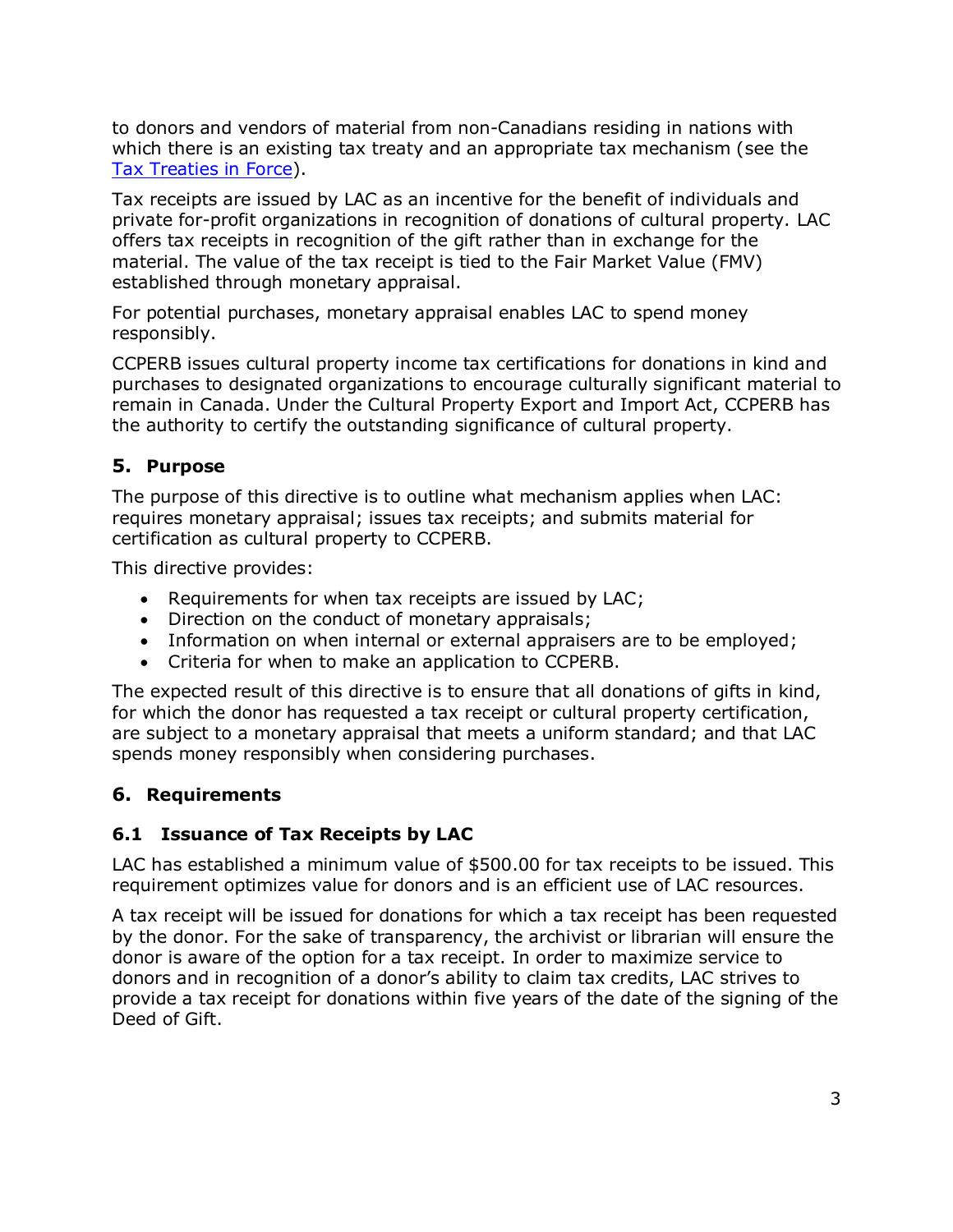In split donation-purchase acquisitions, a tax receipt is only issued for the donation portion. In this scenario, if a submission is made for cultural property certification, separate applications are submitted for each portion.

#### **6.2 Mechanisms for determining Fair Market Value (FMV)**

LAC assumes the costs of monetary appraisal in order to ensure equitable inclusion and representation within its collection.

LAC carries out in-house monetary appraisal for documentary heritage of \$4999.99 or less, and issues tax receipts without submitting an application for certification to CCPERB.

LAC establishes a contract for appraisal to be conducted by an independent appraiser or appraisal board in instances where an appraisal is estimated to have a value of \$5000.00 or greater.

LAC adheres to CCPERB requirements when the donor or vendor requests cultural property certification.

Where LAC is not satisfied with a primary independent appraisal, a secondary appraisal can be considered at LAC's expense. Donors can request secondary appraisals, in cases where the primary in-house or independent appraisal has been disputed, but shall cover the cost. Donor-initiated appraisals must comply with relevant CCPERB policies and criteria.

#### **6.3 Applying for Cultural Property Certification**

An application for cultural property certification can be submitted for material acquired through donation or purchase. The archivist or librarian submits an application for cultural property certification under the following circumstances:

- The FMV of the acquisition equals or exceeds \$5,000, and;
- The archivist or librarian determines the acquisition meets the CCPERB criteria for certification, and;
- The archivist or librarian receives the approval of the donor / vendor.

#### **7. Roles and responsibilities**

Tax appraisal and cultural property certification are shared responsibilities across LAC:

- The **Deputy Librarian and Archivist of Canada**, or their delegate, is responsible for implementing this directive.
- The **Chief Financial Officer** is responsible for issuing the tax receipt and for submitting applications to CCPERB.
- The **Directors General in Archives Branch and Published Heritage** are responsible for compliance with the requirements of this directive.
- **Directors, managers and staff** within the Archives Branch and Published Heritage Branch are responsible for managing and/or undertaking activities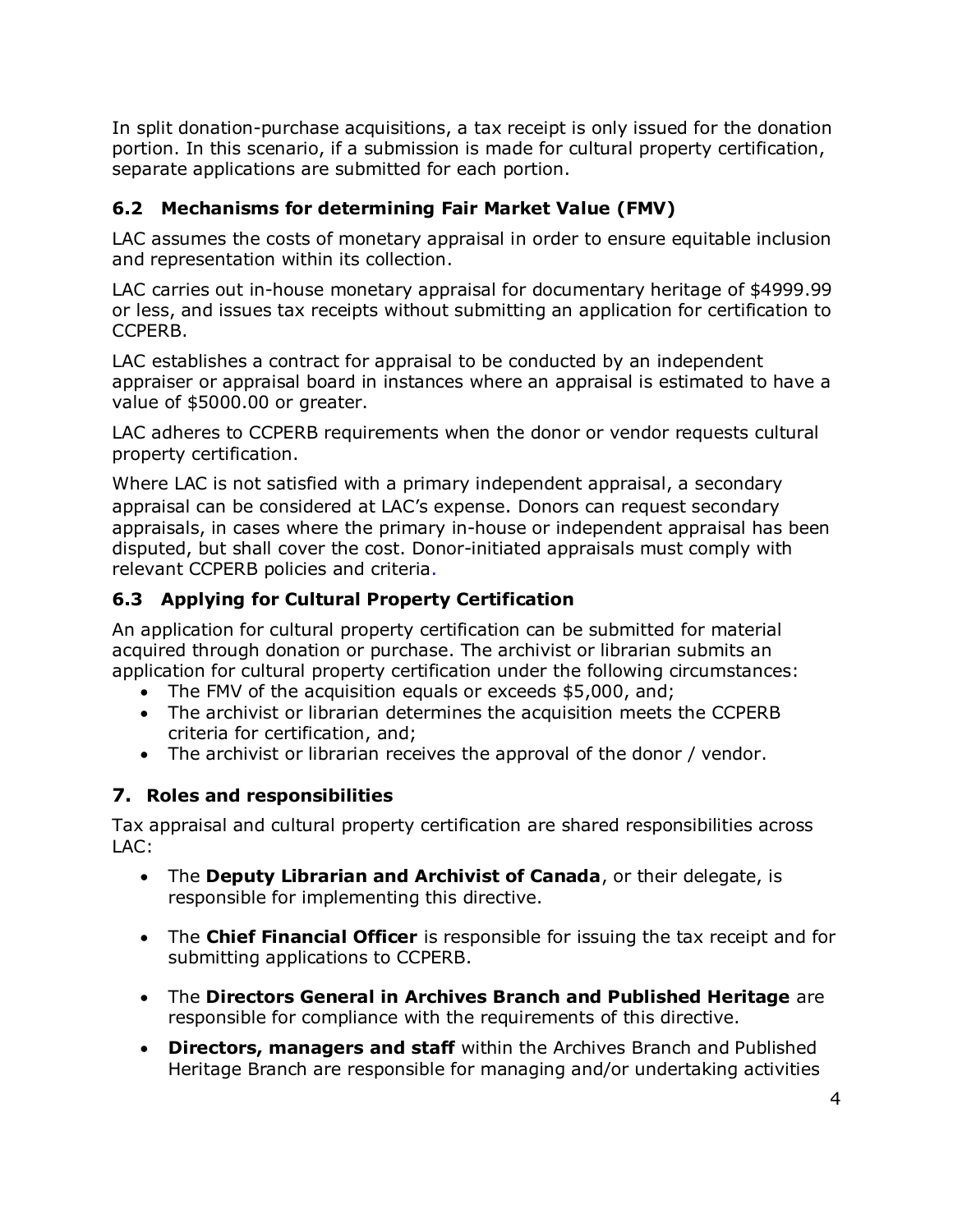related to monetary appraisal and the certification of cultural property in accordance with this directive.

#### **8. Monitoring, evaluation and review**

Archives Branch and Published Heritage Branch will review this directive to assess its effectiveness five years following the date it comes into effect, or as required.

#### **9. Consequences**

In support of this directive, managers will ensure corrective actions are taken to address instances of non-compliance with its requirements. Corrective actions may include training, changes to procedures and systems, or other measures that are deemed appropriate and acceptable in the circumstances.

#### **10.Information**

Directors General, Archives Branch and Published Heritage Branch Library and Archives Canada 550, boulevard de la Cité Gatineau (Québec) K1A 0N4